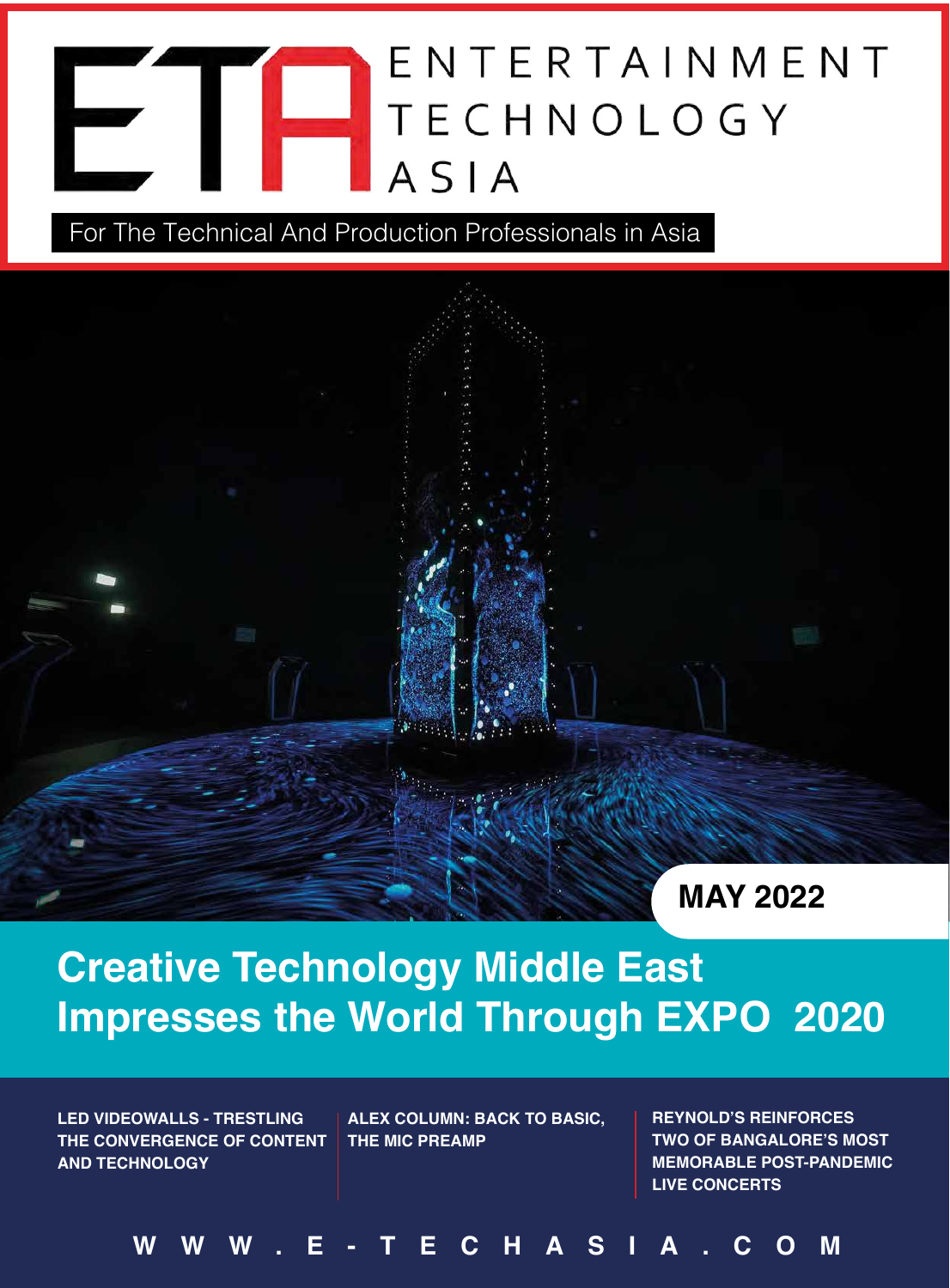

#### **JAPAN**

## **Outline Dominates the Dome**

GTO and Butterfly overcome acoustic problems at Fukuoka PayPay Dome



Standing on the shores of Hakata Bay, the Japanese city of Fukuoka is the country's sixth-largest city and secondlargest port. As a centre for international commerce, the city plays host to the 52,000-capacity Fukuoka PayPay Dome, the first multi-purpose dome in Japan to incorporate a retractable roof. At a length of 188 m (over 617 ft), the venue also has the world's longest bar from which spectators can see the entire field.

As well as baseball (the Dome is home to the SoftBank Hawks), other key sports events are staged regularly, and concerts have included high-calibre artists such as Michael Jackson, Whitney Houston, Madonna, The Rolling Stones, and Bon Jovi.

One of the most recent music events staged at the huge venue was the Fukuoka Music Fes., organised by Softbank Hawks, Space Shower TV, and apparel manufacturers BEAMS.

On this occasion, the total array of Outline loudspeakers fielded by the event's audio contractor Try Audio Japan

was impressive: each of the two adjacent stages had a main left and right hang, with 12 x GTO and 3 x Mantas as downfills, and outer side hangs had 24 x Outline Butterfly per side.